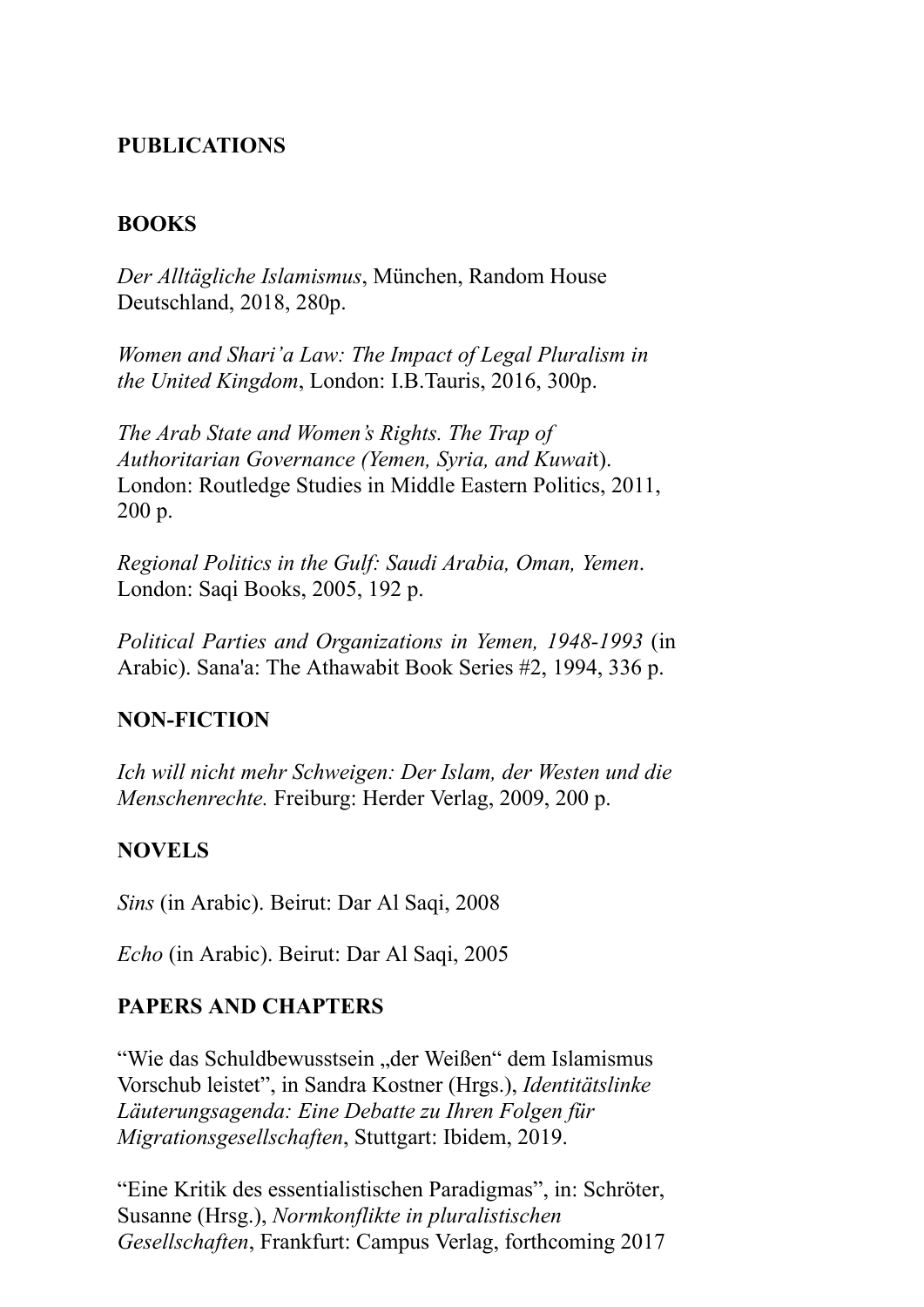"Yemen: The Story of a Failed State", in: Krieger, Helmut (ed.), *Crisis, Revolt, and War in the Arab World,* Vienna Institute for International Dialogue and Cooperation (VIDC): Vienna, forthcoming 2017.

"Defining the Phenomenon of Jihadist Radicalisation: Drivers and Catalysts Local & Global", in: *The challenge of Jihadist Radicalisation in Europe and Beyond: How to Respond,* European Policy Centre: Brussels, 2017

"In the Name of Culture and Religion: The Political Function of Blasphemy in Islamic States", *Islam and Christian–Muslim Relations*, 27:1, pp. 117-127, 2016 [http://dx.doi.org/10.1080/09596410.2015.1114241]

"Images of the Muslim Woman and the Construction of Muslim Identity: The Essentialist Paradigm", *Journal for Religion, Film and Media JRFM*, *Vol* 2, No 1, pp. 91-110, 2016 [http://143.50.35.102/ojs-jrfm/index.php/ojs\_jrfm/article/view/54]

"Legal Pluralism and Islamic Law in the West: When States Legally Sanction Discrimination", in: Berlis, Angela Berlis and Bratt, Douglas (eds.), *From Encounter to Commitment: Interreligious Experience and Theological Engagement*, IKZ-Berner Interreligiöse Ökumenische Studien, Band 2. 2015

"Yemen's Arab Spring: Outsmarting the Cunning State?", in: Sadiki, Larbi (ed.). *Routledge Handbook of the Arab Spring*, London: Routledge Studies on Middle Eastern Politics, 2014 [http://www.routledge.com/books/details/9780415523912/]

"Yemen's Contentious Transitional Justice and Fragile Peace", MAP Middle East and Asia Project on Transitional Justice, *Middle East Institute*, January 2014

"The Arab Popular Uprising from a Gender Perspective", *Zeitschrift für Politik*. No.1, 2014

"The Significance of Gender in Arab-Spring Transitional Justice", in: Fisher, Kirsten and Stewart, Robert (eds.), *Transitional Justice and the Arab Spring*. London: Routledge Studies on Middle Eastern Politics, June 2014 [http://www.routledge.com/books/details/9780415826365/]

"Syria", in: DeLong-Bas, Natana J., (ed.), *The Oxford Encyclopedia of Islam and Women*, New York: Oxford University Press, 2013

"Der arabische Staat und die Politik des Überlebens: Das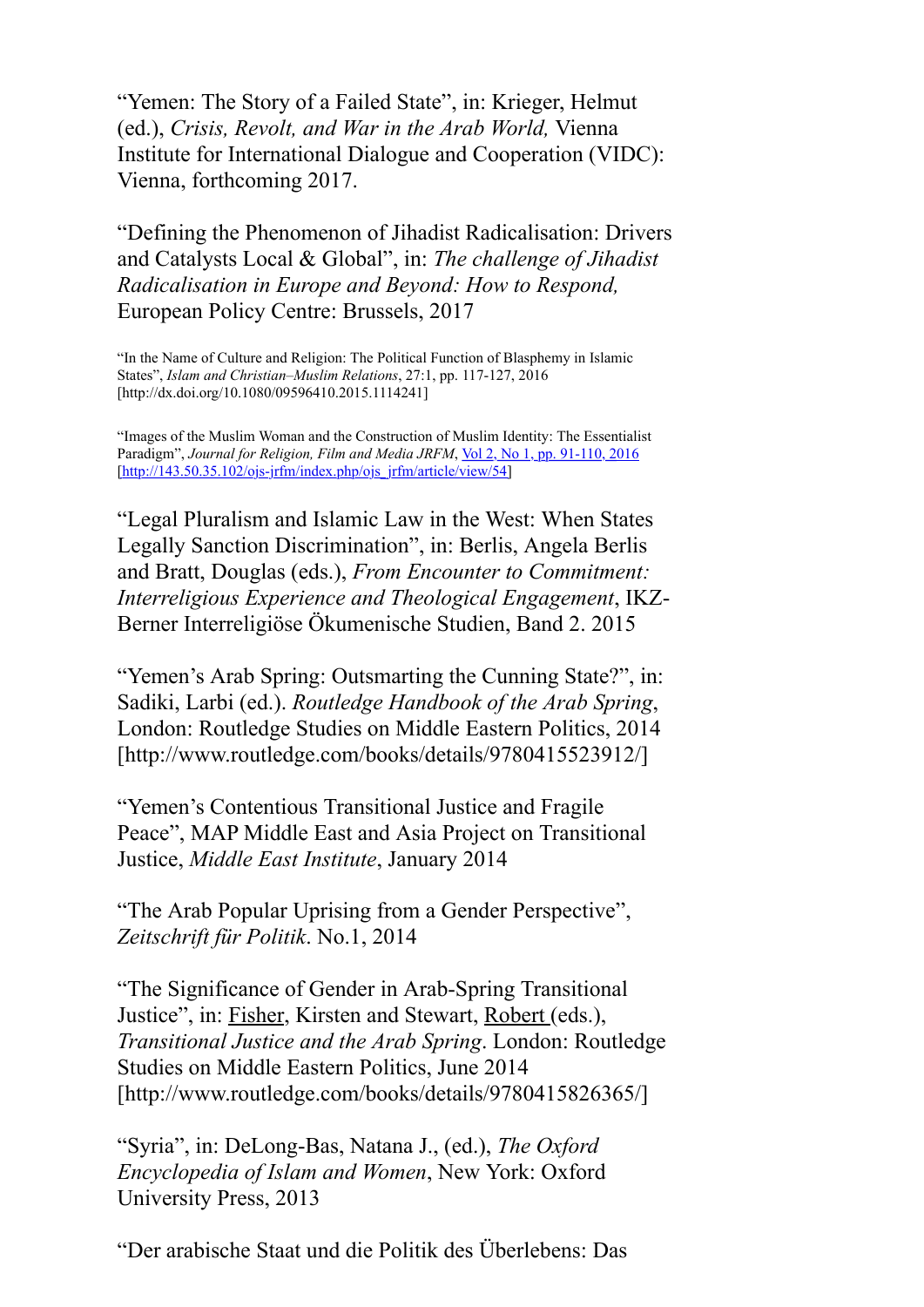Beispiel Kuwait", in: Schröter, Susanne (Hrsg.), *Geschlechtergerechtigkeit durch Demokratisierung? Transformationen und Restaurationen von Genderverhältnissen in der islamischen Welt*. Bielefeld: Transcript, Februar 2013

"The Perils of Yemen's Cunning State", NOREF Report, Oslo: Norwegian Peacebuilding Resource Centre. September 2012

"Europa und seine muslimischen Migranten: Integration oder Assimilation", in: Kreis, Georg (Hrsg.): *Europa in der Welt*, Basel: Schwabe Verlag, 2012

"Hopes, Expectations and Outcomes in Yemen", in: Schmidt, Armando Garcia and Hauke Hartmann (eds.), *The Arab Spring: One Year After: Transformation Dynamics, Prospects for Democratization and the Future of Arab-European Cooperation,* Bertelsmann Stiftung, 2012

"Rereading the Qur'an: A Muslim Woman's Perspective", Journal of the Dutch-Flemish Levinas Society, Vol. XVI, December 2011, 21-29

"Islam and Human Dignity: a Consequence-Based Approach to Human Dignity and Rights", In: Deimann, Dorothèe und Mugier, Simon (Hrsg*.): Entgegensprechen: Texte zu Menschenwürde und Menschenrecht*, Teil 1, Basel: Edition Gesowip, 2010, 499-521

"Yemen: Gender Situation", *Women Rights in the Middle East and North Africa,* Washington DC: Freedom House, February 2010, 24 p.

"We do not Speak the Same Language!", in: Debatin, Bernhard (Hrsg.): *Der Karikaturenstreit und die Pressefreiheit: Wert- und Normenkonflikte in der globalen Medienkultur,* Reihe Kultur und Technik, Schriftenreihe des Internationalen Zentrums für Kultur- und Technikforschung der Universität Stuttgart, Münster: LIT Verlag, 2007, 45-47 "Überleben und Übergeben: Familienherrschaften auf der Arabischen Halbinsel", in: Fähndrich, Hartmut (Hrsg.): *Vererbte Macht: Monarchien und Dynastien in der arabischen Welt*, Frankfurt/New York: Campus Verlag, 2005, 81-102

"La tribu et l'Etat au Yémen", in: Kilani, Mondher (ed.): Islam et changement social, Lausanne: Editions Payot, 1998,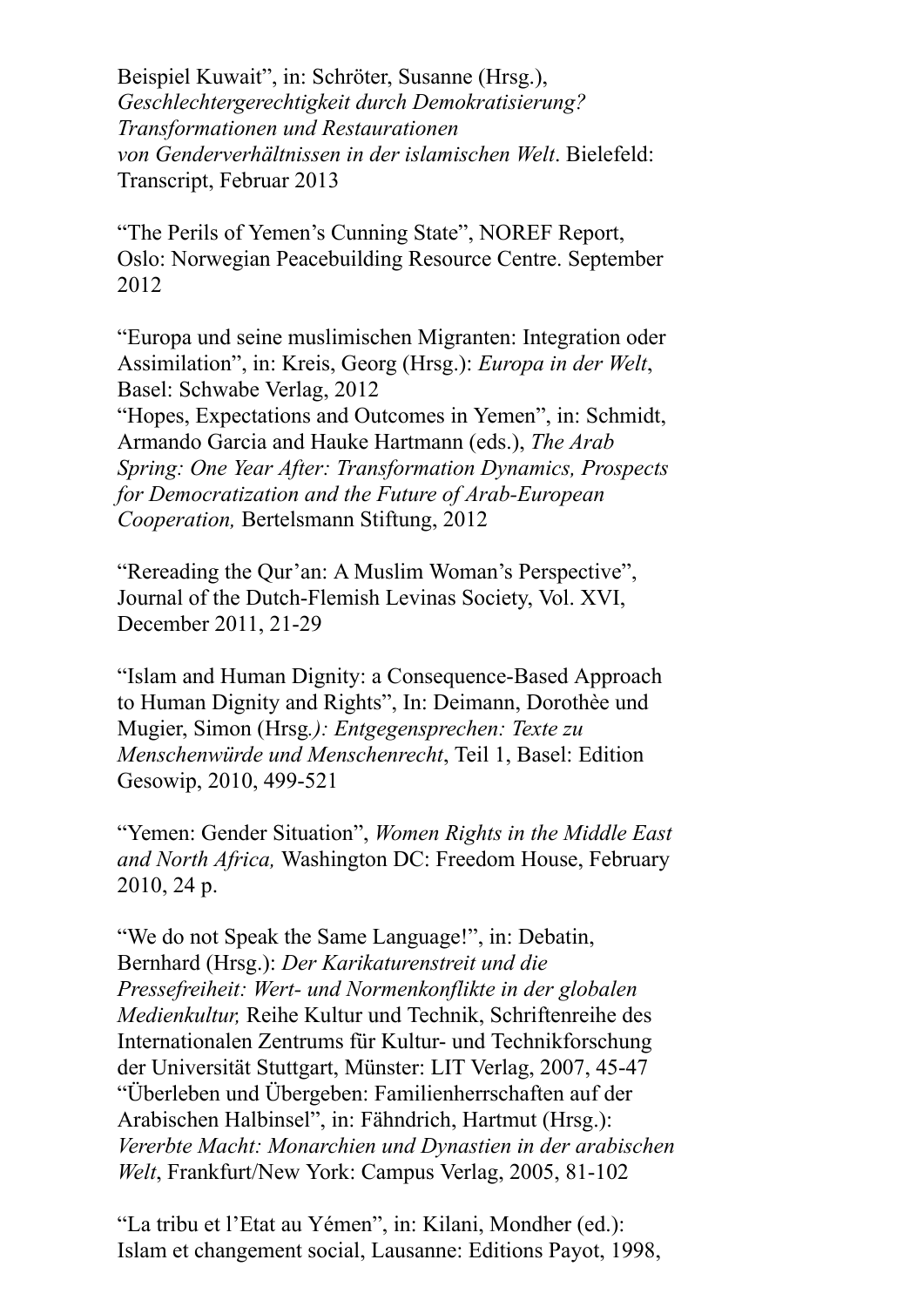"The Arab National Security between Theory and Reality" (in Arabic), Sana'a: Althawabit Periodical, 1993, 197- 231

"The Algerian Electoral Experience" (in Arabic), In: *Proceedings of the Symposium on the Electoral System and the Future of Democracy in Yemen*, Sana'a, February 16&17, 1992, 79-104

# **BOOK REVIEWS**

"Nationalism, Transnationalism, and Political Islam: Hizbullah's Institutional Identity", *Reading Religion, American Academy of Religion,* June 23, 2018

"Islam and Christian–Muslim Relations: Religious Pluralism and Islamic Law: Dhimmis and Others in the Empire of Law", *Islam and Christian–Muslim Relations*, 2013 [http://dx.doi.org/10.1080/09596410.2013.854971]

Rezension "Länderkunde Jemen", *Geographica Helvetica* (Swiss Journal of Geography), Heft 1, 2007, 57-58

# **ARTICLES AND ESSAYS**

"Die Verweigerung des Handschlags ist nur der Anfang", *NZZ am Sonntag*, 10 April 2016

"Tackling militant Islamism means also confronting its nonviolent forms", *Europe's World*, 5 May 2015

"Human Rights Are Universal Without a 'But'", *Huffington Post*, March 2015

"We Are All in This Together, Like It or Not: On Raif Badawi, Charlie Hebdo and Non-violent Islamism", *Huffington Post*, January 2015

Time to Face the ISIS Inside of Us, *Huffington Post*, August 2014

"The Arab State: State Formation, Features, and Implications for the Arab Spring", in: Auer, Andreas (Hrsg.), *Demokratisierung im arabischen Raum.* Zentrum für Demokratie Aarau, Zürich: Schulthess Juristische Medien,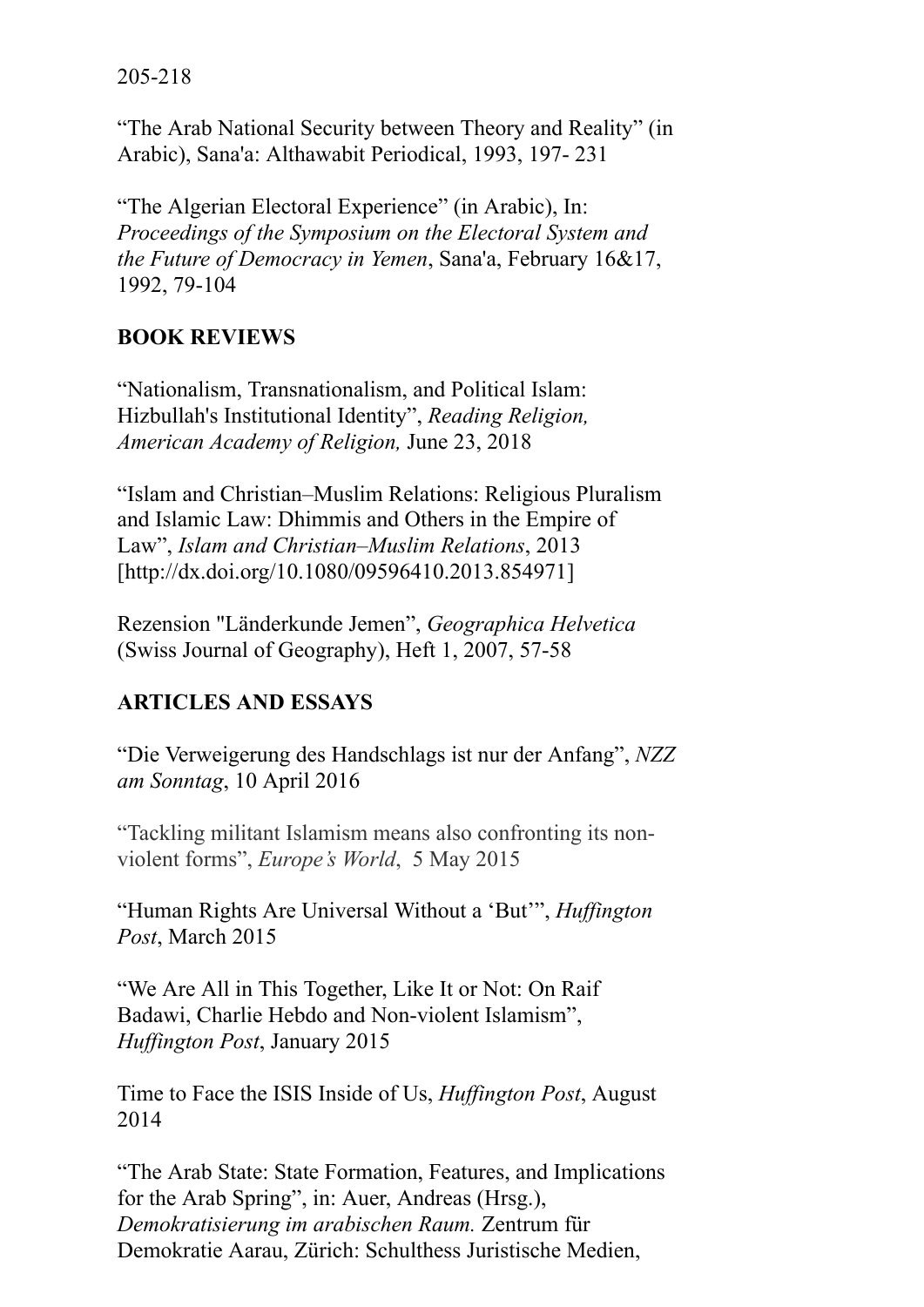"Saudi Arabia, the Arab Spring and the Regional Context", *Orient, German Journal for Politics, Economics and Culture of the Middle East*, IV/2012

"Sheikhdown: Why Tribes aren't the Answer in Yemen", *Sada: Online Magazine for Carnegie Endowment for Peace*, March 21, 2012 [http://carnegieendowment.org/sada/2012/03/21/sheikhdownwhy-tribes-aren-t-answer-in-yemen/a436]

"When States Legally Sanction Discrimination", *Qantara*, 19 March 2012 [http://en.qantara.de/When-States-Legally-Sanction-Discrimination/18676c19508i1p1414/index.html].

"The Gulf Initiative and the Yemeni Conflict: Putting the Cart before the Horse", *Qantara*, November 29, 2011

"Islamisches Recht in der Schweiz ist gefährlich", *NZZ am Sonntag*, 3 July 2011

"Yemeni Protests have created a Melting Pot", *The Guardian*, 19 March 19, 2011

"Am Anfang war der Stamm", *Inamo 62*, Jahrgang 16, 2010, 4-8

"Is Yemen the Next Failed State?", *The Guardian*, 29 December 2009

"Islamisches Recht in der Schweiz wäre verheerend", *NZZ am Sonntag*, 4 January 2009

"The Arab State and Women's Rights: The Case of Saudi Arabia - The Limits of the Possible", *Orient, German Journal for Politics, Economics and Culture of the Middle East*, July 2008, 15-25

"Diary of an Arab Woman: For a Humanistic Islam" (in Arabic), published in a series of online articles in *Middle East Transparent*, September 2005 - September 2006

"Back to Islam!", *Yemen Observer,* Vol. IX, issue 29*,* August15, 2006

"Falsche Toleranz Diskriminiert die Mädchen", *NZZ am*

# 2013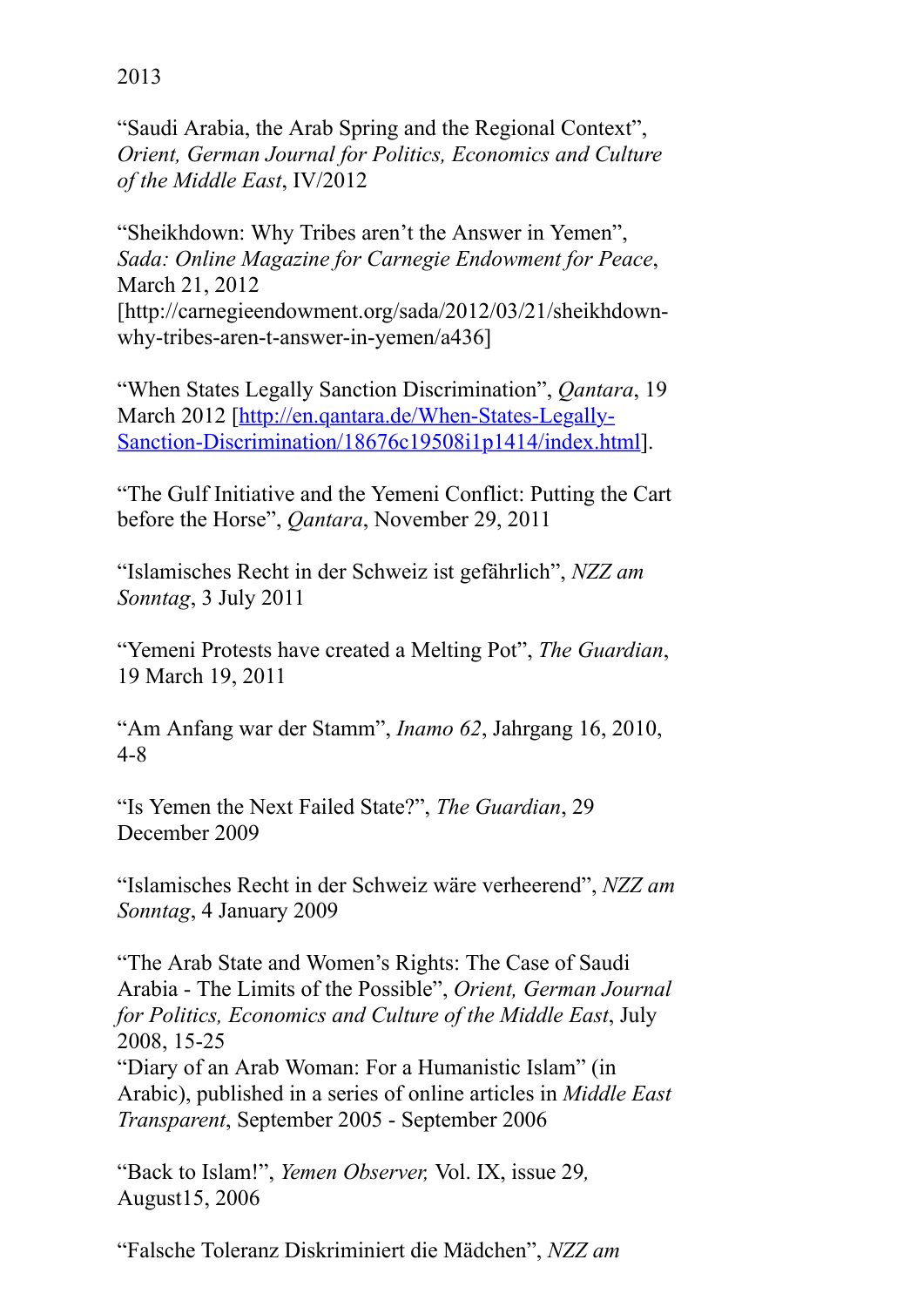*Sonntag*, 12 February 2006

"Im Jemen Streiten Staat und Stämme um die Macht", *Tages Anzeiger*, 18 January 2006

## **SAMPLE OF LECTURES AND PANEL- DISCUSSIONS IN INTERNATIONAL CONFERENCES**

Die Praxis des Islamischen Rechts und die Frauenrechte, 15 May 2019, Abendgespräch zu Freiheit und Religion, Zentrum für Religionsverfassungsrecht, Universität Luzern

On Non-Violent Islamism, 08 April 2019, The Finnish Institute for International Affairs, Helsinki

*How Can We Make a Difference,* Panel Discussion, 27 March, Geneva Summit for Human Rights, Human Rights Council

Gender, the State and Islam, The Department of Middle East and African History & Gender Studies Department, Tel Aviv University, 28 January 2019.

History of Women's Activism in the Changing Political Landscape of MENA region, Under Same Skies: Gender Perspectives in Arab Countries and Beyond, Symposium 10. und 11. November 2018, Clubraum, Rote Fabrik, Zürich

US Universities Lecture Tour on Non-Violent Islamism April 2018, Princeton (American Whig-Cliosophic Society, 02. April), Cincinnati University April 4; Portland State University (Critical Thinking Unit, the AHA Foundation's Campus Program) April 7, Stanford (Critical Thinking Unit event) April 10.

Islamisches Recht und Frauen - Legitimation systematischer Diskriminierung, Symposium "Europa in Bewegung. Gesellschaften, Werte und Frauenrechte im Aufbruch" im Rahmen der Europäischen Kulturtage Karlsruhe 2018, 5. Mai 2018.

Islamisches Recht im Westen? Sharia und Grundgesetz, Frankfurter Forschungszentrum Globaler Islam am Exzellenzcluster 'Normative Ordnung', *Goethe-Universität Frankfurt*, 5 May 2017

Women and Sharia Law: The Impact of Legal Pluralism, The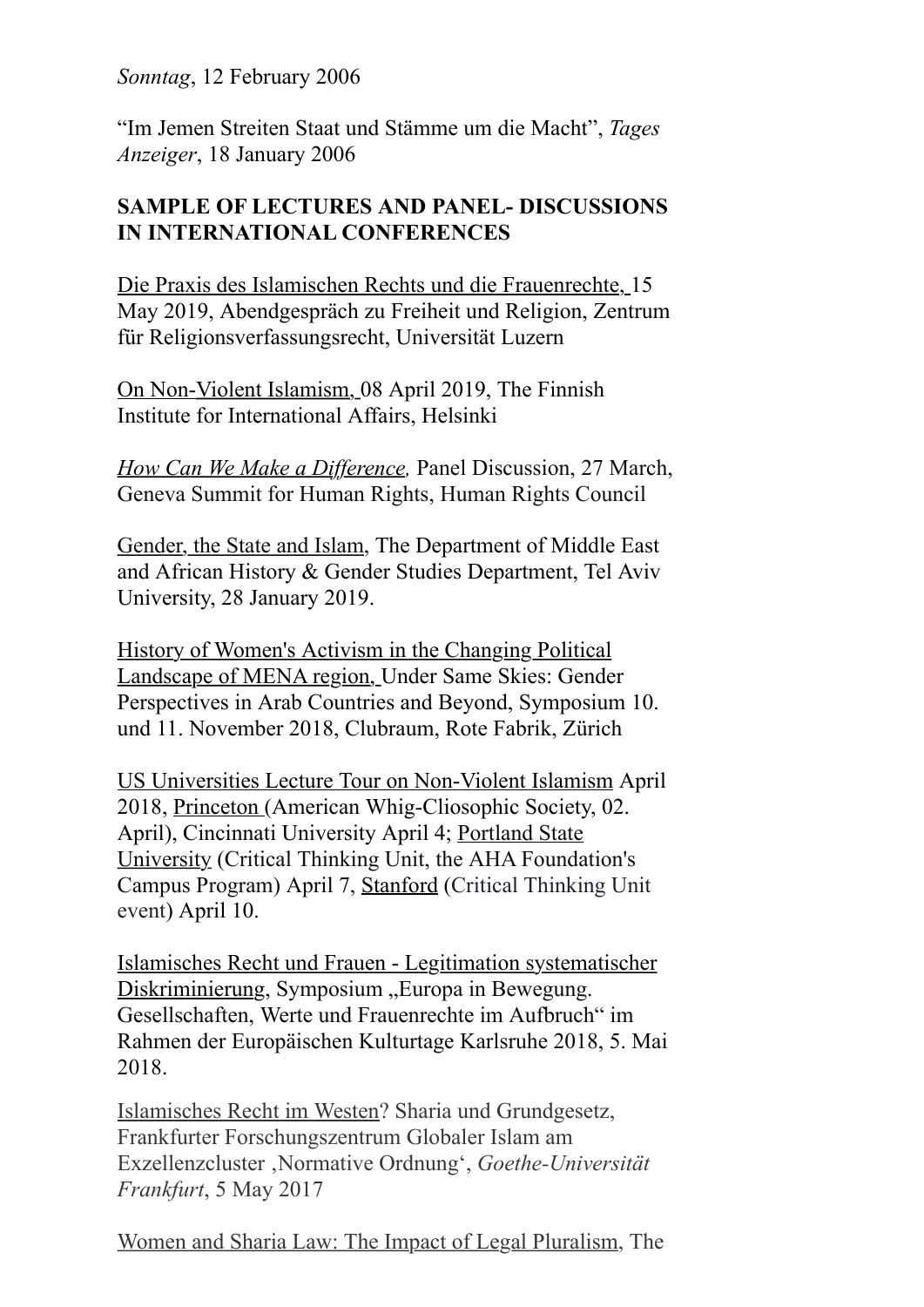Pluralistic Society and its Enemies, 21. Karlsruher Gespräche, *Centre for Cultural and General Studies*, 4 March 2017

Women's rights, Fiqh Jurisprudence and Gender Equality, Forum on Pluralism, *Swedish Institute Alexandria*, Egypt, December 2016

Menschenrechte in Saudi-Arabien: Das Schicksal von Raif Badawi, *Der Grüne Klub im Parlament*, Vienna, 14 November 2016

Sharia Councils: Addressing the Practice and Impact on British Muslim Women in the UK, *House of Lords*, UK, 24 October 2016

"Religion und Gewalt": Islamisches Recht und Gewalt gegen Frauen, *Haus der Religionen*, Bern, 20 October 2016

Moderating a Human Rights Council's Side Event, "Saudi Arabia's Midterm UPR Assessment ", *Human Rights Council,* Americans for Democracy and Human Rights in Bahrain & Bahrain Institute for Rights and Democracy (BIRD), Geneva, 16 June 2016

Radicalisation in the Gulf: Local drivers and Regional Repercussions, The Geostrategic Aspects of Radicalisation, *European Policy Centre*, Brussels, 25 May 2016

Women and Shari'a Law, Sharia Law, Legal Pluralism and Access to Justice, *Women's Rights Organizations' Coalition*, London, 30 April 2016

Are U.S. Counterterrorism Partners Preventing the Spread of Violent Extremism? 2015 Human Rights Summit, *Human Rights First*, Washington DC, 14 December 2015

Societal Islamism versus Political Islam and the Role of Women**,** Gender Dimension of Violent Extremism, *COTER Council of the European Union*, Brussels, 21 October 2015

Blasphemy Laws and Freedom of Expression (in Arabic), Egyptian Conference against Blasphemy Laws, *Egyptian Secular Party in cooperation with Campaign No to the Blasphemy Laws*, Alexandria, 29 October 2015 [https://www.youtube.com/watch?v=vSd1bGCXh7I]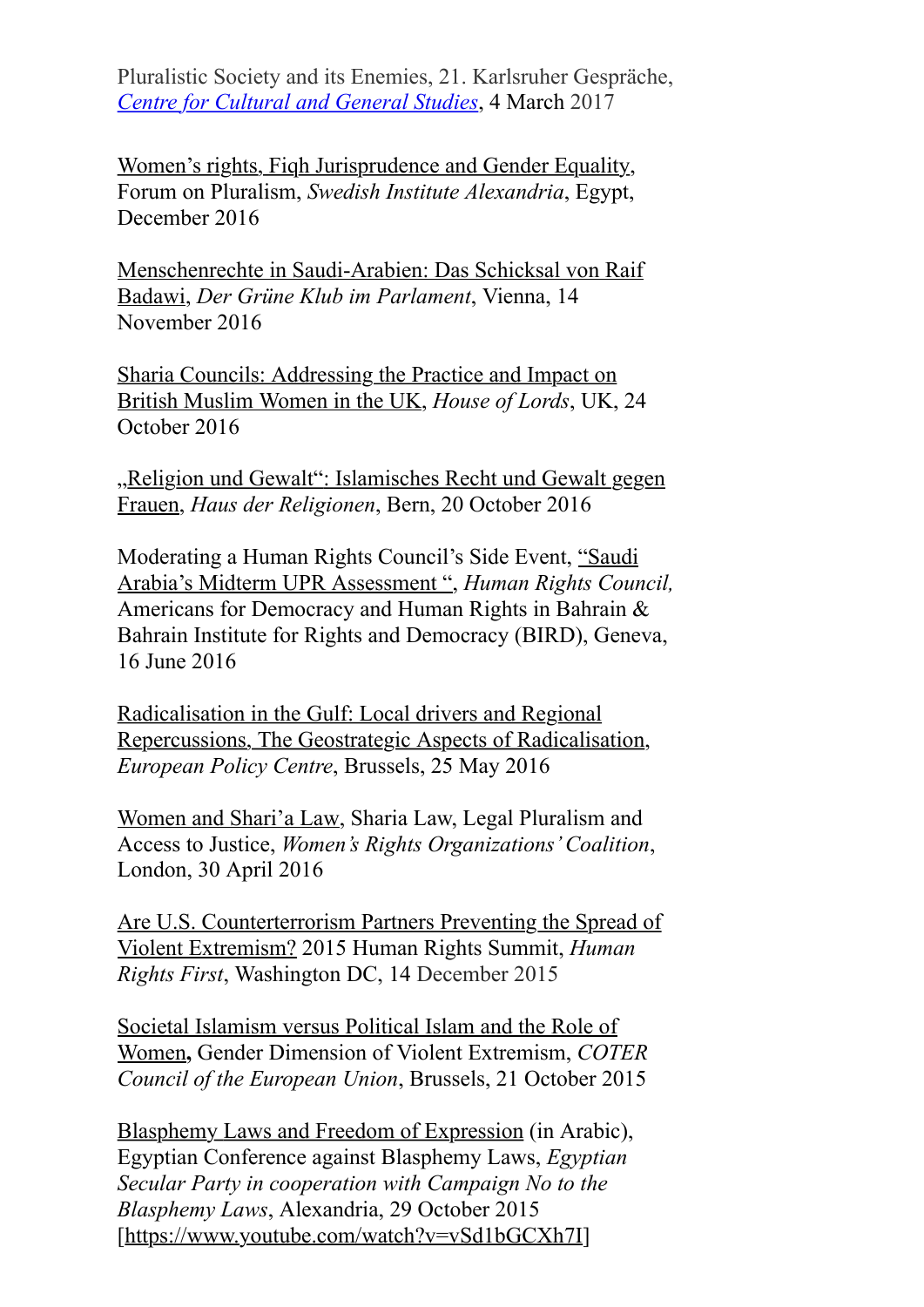Disintegration, Federation or Planned Separation? (via Skype), Yemen on a Cross Road: The Future of Yemen's Unity, *Gulf Research Centre*, *Cambridge University*, 25 August 2015

Moderating a Human Rights Council's Side Event, "Women's Rights in Saudi Arabia", , *Human Righst Council*, Americans for Democracy and Human Rights in Bahrain, Bahrain Institute for Rights and Democracy (BIRD), Amnesty International, Human Rights Watch and the European-Saudi Organisation for Human Rights (ESOHR), Geneva, 25 June 2015

Key Note Speech on behalf of Raif Badawi for the Geneva Summit Courage Award, *Geneva Summit for Human Rights and Democracy*, Geneva, 24 February 2015 [http://www.raifbadawi.org/news/item/690-we-stand-unitedin-our-humanity-dr-elham-manea.html]

"How to deconstruct the Radical Narrative? An Alternative Discourse of Academics and Activists of Muslim heritage", Conference on International Terrorism*, University of Brescia*, Italy, 24 March 2015

"The Construction of South of Arabia: Internal factors for the failure of the Federation of South Arabia (FSA)", Conference Aden and South Arabia: A Retrospective Study in the Failure of State Creation, *Durham University*, UK, 15 January 2015

"The Dimension of Islamic Law and Women's Rights", Diskriminierung in der Schweiz und in Österreich. Aktuelle Fragen und Lösungsansätze, *Konferenz der österreichischen und Schweizer Sektionen der Internationalen Juristenkommission,* St. Gallen, 23 January 2015

"A Critical Review of the Essentialists Paradigm", Safeguarding Democracy: Contests of Values and Interests, *Swiss-South African Joint Research Programme (SSAJRP)*, *University of Bern*, 17-19 June 2014

"Transitional Justice and the Arab Spring from a Gender Perspective", Popular Movements in the Middle East and Islamic World, *British Society for Middle Eastern Studies*, Dublin, 24th - 26 June 2013

"How is Tribal Society changing", Tribes and Tribalism in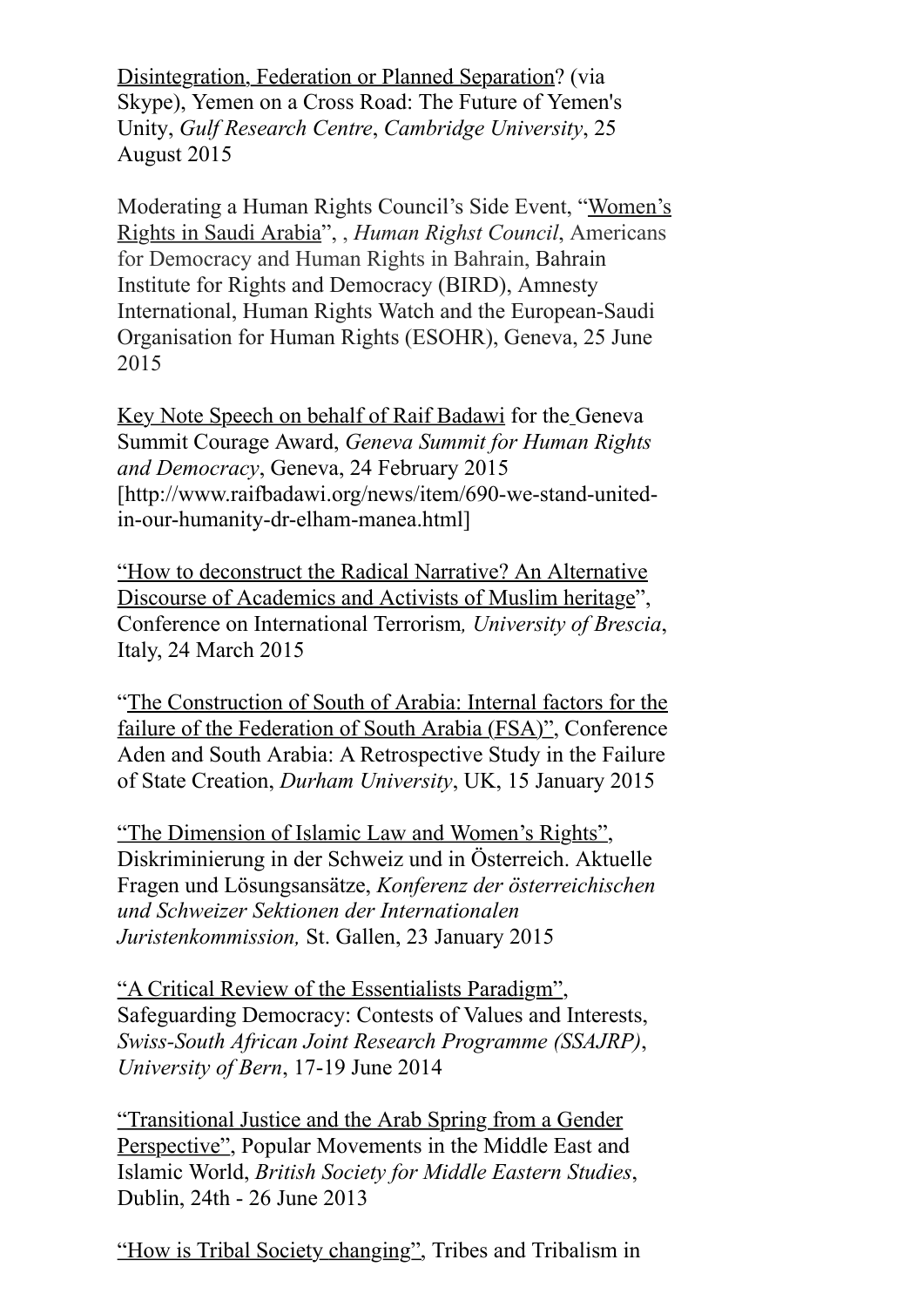Yemen*, FCO Research Analysts and Stabilisation Unit Workshop*, *Foreign Office*, London, 26 April 2012

"The Arab State and Women's Rights: the Trap of Authoritarian Governance", Gender and Women's Studies in the Arab Region, *The American Universit*y, Sharjah, 7 March 2012

"Yemen's Arab Spring: outsmarting the Cunning State?" *Yemen in Transition: Challenges and Opportunities, Harvard University*, Cambridge, USA, 19 -20 October 2012

"Transitional Justice and the Arab Spring from a Gender Perspective", International Webinar, Transitional Justice and the Arab Spring, *University of Ottawa*, Canada, 15 October 2012

"Rechtspluralismus: Legitimation systematischer Diskriminierung" (Keynote Speech), From Encounter to Commitment: Interreligious Experience and Theological Reflection: Second International Conference on Interreligious Relations and Ecumenical Issues, *University of Bern*, 8-10 November 2012

"The Arab State and the Politics of Survival: The Case of Kuwait", Islam, Gender and Social Transformation, Frankfurter Forschungszentrum Globaler Islam am Exzellenzcluster 'Normative Ordnung', *Goethe-Universität Frankfurt*, 2 December 2011

"The Arab Spring: Saudi Arabia and the Regional Context", Transformation of the Arab World: Where is it heading to? NCCR Democracy, *Center for Comparative and International Studies (CIS),* Zurich, 27 - 28 October 2011

### **RECORD OF PHD SUPERVISIONS (FIRST SUPERVISOR ONLY)**

### **Since 2017**

Legal Pluralism in South Africa: Muslim Women under Muslim Laws

#### **Since 2014**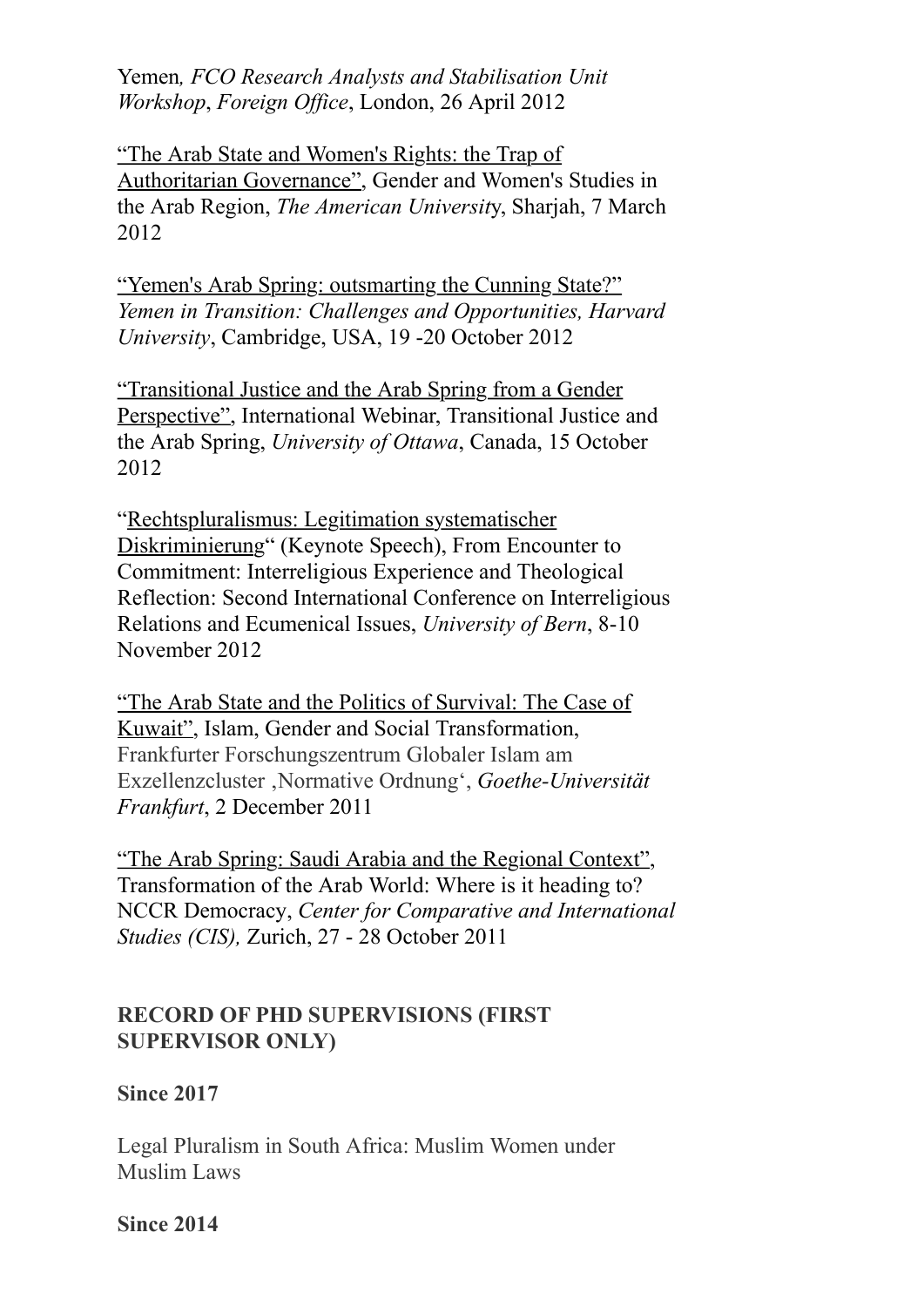Transnational Human Rights Pressure and the Behaviour of a Target State: Insights from a Qualitative Case Study on Ethiopia – Concluded with Distinction

# **Since 2013**

The Democracy Paradox of Religious Parties within Muslim-Majority Countries: Turkey as a Case Study

Global Diffusion of Women's Rights Norms within a Transnational Advocacy Network: The Case of Amnesty International

# **SAMPLE RECORD OF MASTER SUPERVISIOS (FIRST SUPERVISOR ONLY)**

# **2019**

A seat at the Table? Sudanese Women's Organizations Between Islamization and Liberation

## **2018**

*Wieviel* Islam ist die Lösung? Unter welchen Bedingungen funktioniert die Demokratie, wenn eine islamistische Partei die Regierungen übernimmt?

### **2017**

Woran die Terrorismusbekämpfung in Europa teilweise scheitert und wo die Chancen liegen: Ein Handbuch über den Jihadismus, seine Ausbreitung in Europa und die Herausforderungen in der praktischen Radikalisierungsprävention

### **2016**

Democratization and Women's Rights: Can Women Benefit from Political Transitions? A Comparative Analysis of Iraq and Tunisia (successfully completed)

How Does Fundamentalism Around the World Influence Civil Liberties? An Analysis of Fundamentalist Movements and Gender-Related Restrictions on Civil Liberties (successfully completed)